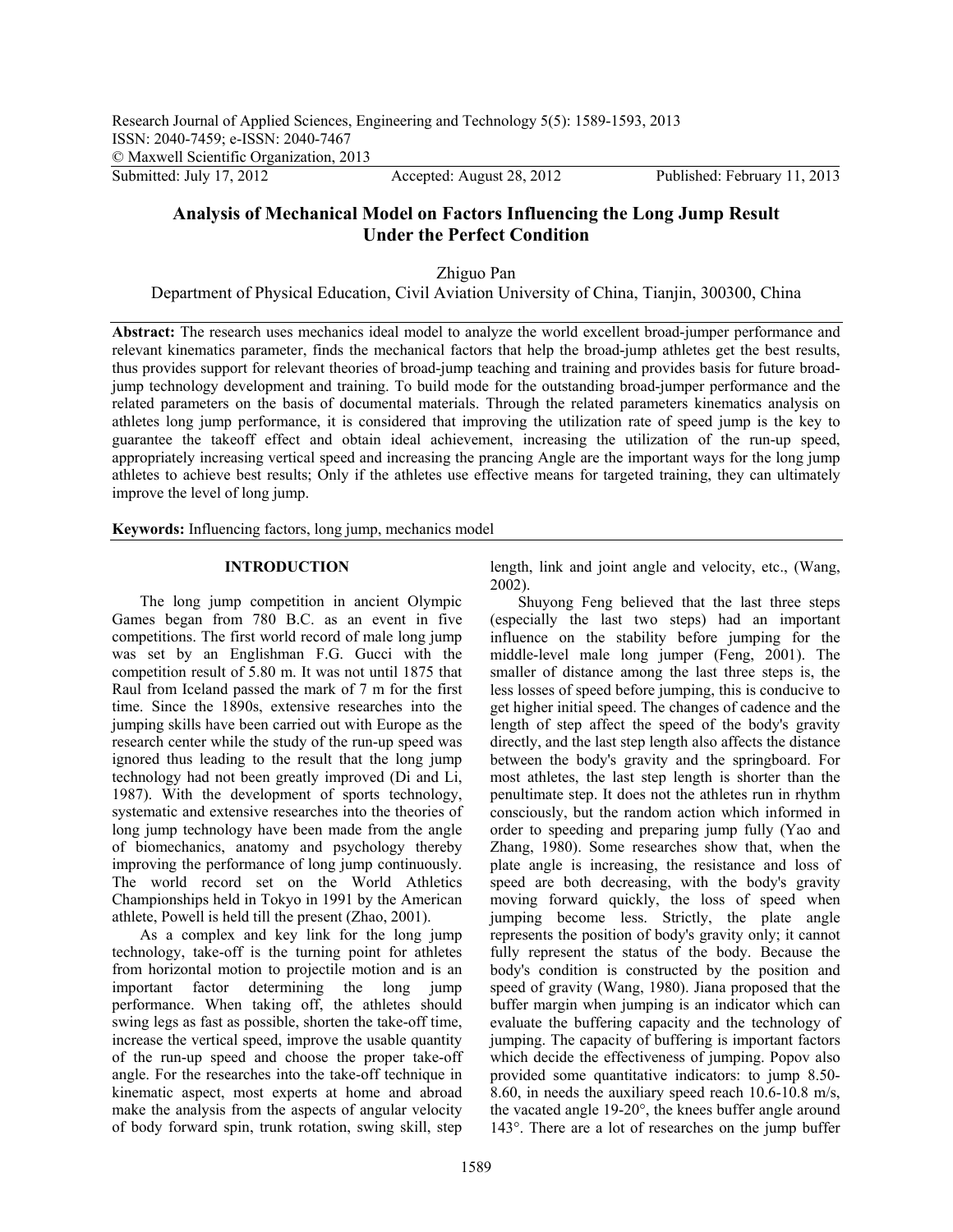margin either in domestic or abroad, although the conclusions are different, they all emphasize the role of buffer (Igor *et al.*, 1984). When the air resistance is ignored, the track of body's gravity that at the stage of vacate is a parabola, so the vacant distance which occupy the largest proportion in the long jump results can calculated by the projectile formula, among this, the initial speed and the flight angle are all key factors. Yiyuan Cai in China measured the data of athlete Valli who is in Romanian, and concluded that the off angle is 21.15°, the gravity speed of jumping away from plate is 8.679 m/s. In summary, the off angle is generally between 20° and 22°. The purpose of jumping in long jump is to try to keep the maximum horizontal velocity and meanwhile to try increase the vertical speed. Does it can't loss horizontal speed when jumping? It is inevitable to loss horizontal speed, because the body's gravity would generate some changes when jumping, which have a certain angle with the direction of movement. Hong Shi based on the study of middlelevel male athletes in long jump and concluded that: "when the loss of speed is between 10 and 15% at the stage of jumping, the track which is determined by corresponding initial speed and the off angle could provide the athletes with a larger projectile and an appropriate jumping height (19.21-2.26°)".The statistical results show that: the loss of speed which at the stage of jumping has not significant correlation with the results of long jump. When it shows a negative correlation with the sub-speed of horizontal, it also shows a positive correlation with the sub-speed of vertical. Ba Qiu achieved a conclusion which is opposite to the majority persons': "If there is no loss of speed, it is impossible to complete done well or even need to recourse to brake (Tao and Xuejun, 2008).

What factors are related to the long jump performance? The complete technology of long jump consists of run up, take off, jumping and landing (Xin, 2010). The article makes the mechanical analysis of the performance and relevant take-off parameters of the world elite male long jumpers by making use of the mechanical model with the aim of figuring out the mechanical properties of male long jumpers in the process from take off to landing so as to provide theoretical basis for pertinent training of athletes in the future and exerting fundamental guiding significance on improving long jump level of athletes.

#### **RESEARCH OBJECTS, METHODS AND RELEVANT TECHNICAL MEANS**

**Research objects:** Take the performance and relevant take-off parameters of the world elite male long jumpers as the research objects.

#### **Research methods:**

**Documentary data method:** Consult the athletic long jump competition data, long jump influencing factors analysis, sports biomechanics, computer programming

and other monographs in related aspects and relevant literature; understand the current influencing factors of long jump performance and empirical status quo and research methods from which the technical difficulties and keys of relevant researches can be found.

**Mathematical statistics method:** Make statistics and analysis of the performance data in the material.

**Relevant technical means:** Make analysis of the long jump performance and relevant data by applying the biomechanical principles and formulas, compile the data by the functions and formulas in Excel 2003 and make calculation and measurement of each parameter constituting the long jump performance.

#### **RESULTS AND ANALYSIS**

**Analysis of the long jump process:** No matter what flight part is adopted by the athletes in long jump, the track of gravity centre of the body formed after take off, namely, the projectile motion, will not be changed. The initial velocity of body jumping is Vo, the angle of take off is  $\alpha$ , the original point O is the take-off point, the xaxis of OC is the horizontal line of take off, as the body takes off from a certain inclination angle after running up to point O, to assume that the gravity center is at the point B at this moment, regardless of the gravity action (and ignoring the air resistance action in the whole long jump analysis process), the gravity center of the athlete body should in uniform rectilinear motion along the direction of OB; however, due to the gravity action, the gravity center of the athlete body is actually in projectile motion; to assume that the gravity center of the body reaches point A when the feet are landing on the ground, the body gravity center was in curvilinear motion in the previous process. Right after landing at point A, the athlete bend knees, the pelvis moves forward and two arms swing forward thus making the body pass the landing point quickly and the gravity center falls down to the landing point C fast, the whole process is shown in the Fig. 1.

The length of long jump is the horizontal distance from the take-off point to the landing point. I have divided the long jump process into three stages, then the long jump performance  $(L = OC)$  is composed of the following three stages:

**L1:** (The first stage: take off, the motion track is from O to B), that is, the segment OE is the horizontal distance from the projection point of gravity center to the backline. There must be a certain angle (smaller that 90°) between the legs and the ground when taking off. L1 is determined by the height of the athlete and the take-off angle together.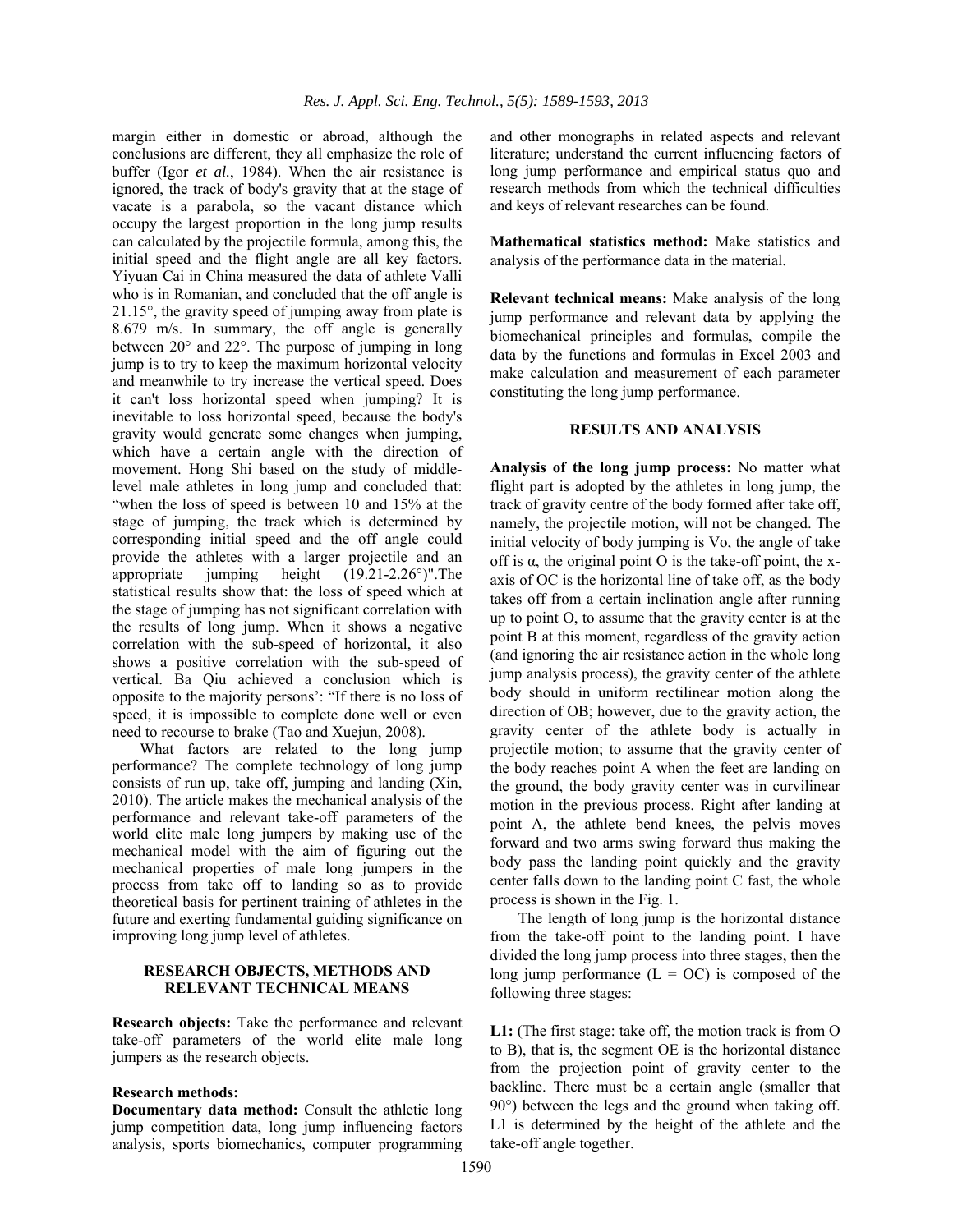

Fig. 1: Human body motion track



Fig. 2: Take of trajectory

**L2:** (The second stage: jumping, the motion track from B to A), that is, the segment ED is the aero horizontal distance of the gravity center in the jumping process.

**L3:** (The third stage: landing, the motion track from A to C), that is, the segment DC is the horizontal distance from the take-off horizontal line to the landing point of the gravity center.

Then the long jump length L can be represented as:  $L = L1 + L2 + L3$ .

## **Establishment of the mathematical model: Assumptions:**

- 1. The force action point of athlete is at the gravity center and the gravity of the human body is at the cross section of 1/2 height of the human body.
- 2. Regardless of the air resistance in the whole motion process, that is, the gravity center is stressed only by the gravity in jumping.
- 3. Consider the initial speed of the run up as the initial speed of body jumping.
- 4. In the second stage (the jumping stage) and the third stage (the last stage of the gravity center from A to C), the gravity center is always in projectile motion. The gravity center is in rectilinear motion in the third stage actually. The above assumptions are made for the sake of convenience.

**Variables and parameters:** Vo refers to the initial speed of body jumping;  $\alpha$  refers to the take-off angle of jumping; H refers to the height of athlete; Vx refers to the horizontal speed; record the take-off time as Moment 0, Yo refers to the vertical displacement of the gravity center at this moment.

The first stage is shown the Fig. 2 as follows:

The horizontal distance L1 of this stage is determined by the athlete height and the take-off angle:

$$
L1 = \frac{H}{2 * \cos \theta}
$$

The second stage and the second stage:

As the assumption (4) suggests that the gravity center is in projectile motion, in accordance with the parallelogram law of mechanics of motion, the motion of human body can be decomposed into two submotions in orthogonal directions (the horizontal direction X and the vertical direction Y) which are mutually independent.

On the horizontal direction: the uniform rectilinear motion:

$$
Vx = Vo^* \cos \alpha \tag{1}
$$

$$
L2 + L3 = Vo^* \cos \alpha * t \tag{2}
$$

On the vertical direction: vertical parabolic motion with the initial speed being:

$$
Vo^* \sin \alpha
$$
  
 
$$
Y = Yo + Vo^* \sin \alpha^* t - 1/2^* g^* t^2
$$
 (3)

(Yo is the height of gravity center when taking off:  $\text{Yo} = \text{H}/2^* \text{sin}\alpha)$ 

When  $Y = 0$ , the athlete can complete the whole long jump process, then formula (3) can be solved:

$$
t = (Vo * \sin \alpha / g) * (1 + \sqrt{(1 + 2 * g * Y_0 / V_0^2 * \sin \alpha^2)})
$$
\n(4)

Substituting formula (2) with formula (4) gets:

$$
L2 + L3 = Vo2 * cos \alpha * (sin \alpha / g)
$$
  
\*  $(1 + \sqrt{(1 + 2 * g * Y_0/V_0^2 * sin a^2)})$ 

From  $L = L1 + L3$  can get:

$$
L = H/2 * cos \alpha + Vo2 * cos \alpha * (sin \alpha / g)
$$
  
\n
$$
*(1 + \sqrt{(1 + 2 * g * Yo / Vo2 * sin a2)})
$$
\n(5)

List 1 of the technical parameters of long jump of world-class athletes, just as follow Table 1:

The performance got by substituting the model with relevant data of the following four athletes by using formula (5): List 2, just as follow Table 2.

By comparing the ideal model performance and the actual performance, the former one is better than the latter one because of the feet shrinking after touching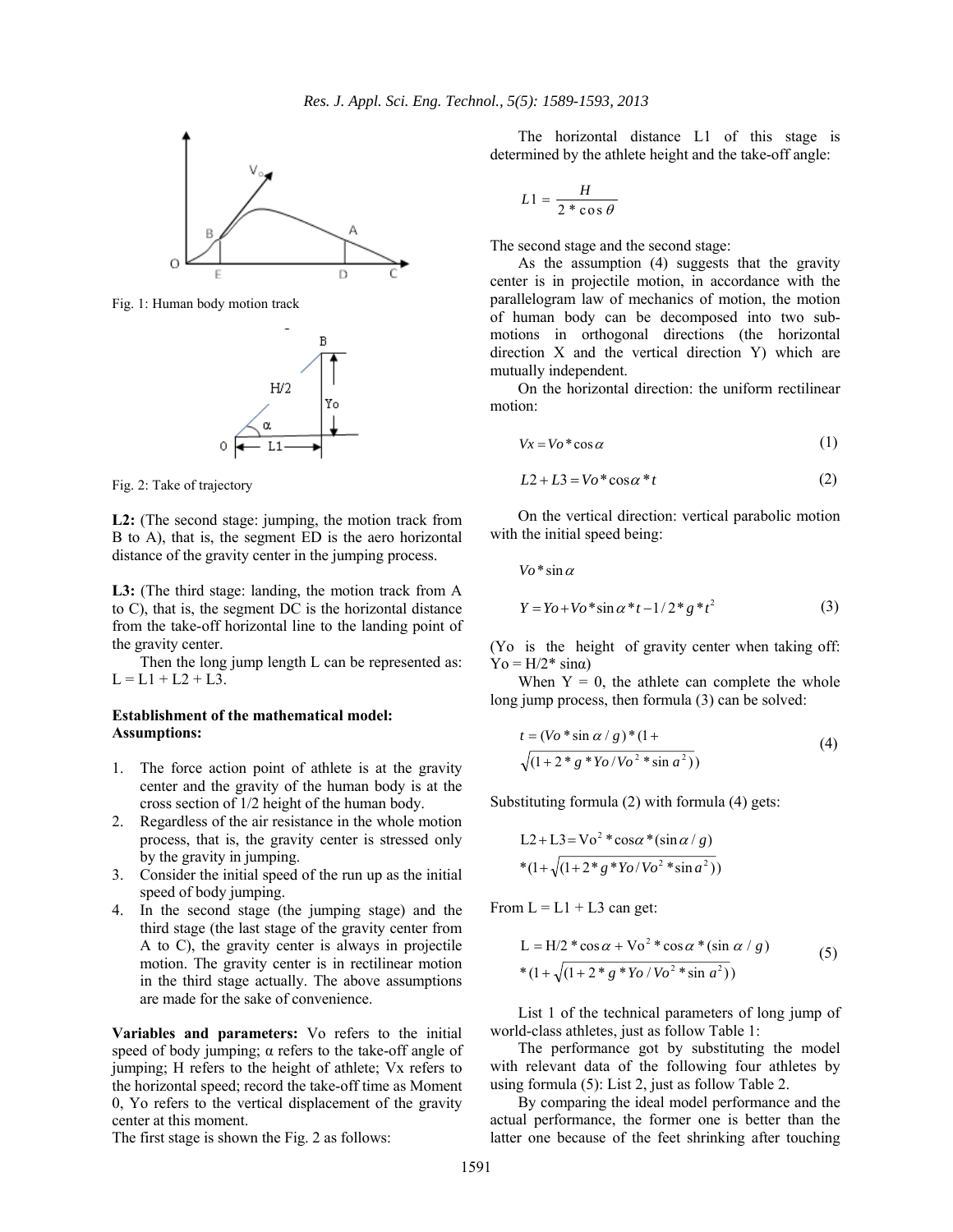|              |             | The run-up speed of           | Initial speed of | Horizontal speed | Vertical speed | Take-off angle |
|--------------|-------------|-------------------------------|------------------|------------------|----------------|----------------|
| Athlete name | Performance | the last $10 \text{ m}$ (m/s) | take off $(m/s)$ | (m/s)            | (m/s)          |                |
| Huang Geng   | 8.38        | 10.70                         | 9.85             | 9.25             | 3.39           | 20.1           |
| Beamon       | 8.90        | 10.70                         | 9.60             | 8.76             | 3.96           | 24.2           |
| Lewis        | 8.91        | 1.25                          | 9.71             | 7. I I           | 3.37           | 20.3           |
| Powell       | 8.95        | 10.87                         | 10.2             | 0.27             | 4.20           | 24.6           |

Table 1: Relevant technical parameters of world elite athletes

Table 2: Model data

|              | Model           | Actual          |          |
|--------------|-----------------|-----------------|----------|
| Athlete name | performance (m) | performance (m) | Error(m) |
| Huang Geng   | 8.75            | 8.38            | 0.37     |
| Beamon       | 9.12            | 8.90            | 0.22     |
| Lewis        | 9.13            | 8.91            | 0.22     |
| Powell       | 9.21            | 895             | 0.26     |

| Table 3: Measurement data unit: meter (the initial speed is 9.5 m/s) |         |         |         |         |
|----------------------------------------------------------------------|---------|---------|---------|---------|
|                                                                      | Height: | Height: | Height: | Height: |
| Take-off angle                                                       | 1.57    | L 67    | 1.76    | 1.94    |
| 16 $(°)$                                                             | 6.74    | 6.94    | 712     | 7.46    |
| $19(^\circ$                                                          | 7.43    | 7.62    | 8.00    | 8 1 1   |

the ground and the gravity center falling down to the landing point and beginning to move in rectilinear motion and the influence of air resistance in the third stage of long jump. The distance L3 in the third stage is determined by the athlete height and the angle between the athlete and the ground instead of moving in the projectile motion according to the model assumption; the gravity center of the third stage in the model moves a certain distance in the horizontal initial speed thus causing L3 larger and the whole long jump performance better.

## **DISCUSSION ON THE FACTORS INFLUENCING THE LONG JUMP PERFORMANCE**

In it can be known that the distance L of long jump is related to the run-up speed, the height and the takeoff angle. The analysis was made successively:

**The relationship between height and long jump performance:** The performance will be different due to different gravity center heights of different athlete heights in spite of the same initial speed and the same take-off angle. The assumption (1) suggests that L1 will be larger as the gravity center height is bigger because of the height and long leg of athletes. It can be known from the expression L that L increases as H increases, just as follow Table 3.

It can be seen from List 3 that:

Athletes of different heights will make different long jump performance in the same initial speed and the same take-off angle; the larger the height is, the larger will be the long jump performance.

**The relationship between the run-up speed and the long jump performance:** The main factors determining the performance of long jump is the initial speed of take off which in turn is determined by the run-up speed. Therefore, people focus their attention on developing the run-up speed so as to achieve higher take-off speed and longer jumping length. However, the higher run-up speed increase the difficulty of effective take off and relatively large take-off angle which are right the key to the success of long jumpers. It can be concluded form the mechanics that:

$$
L2 = Vo^2 * \frac{\sin \alpha}{g}
$$

L2 is determined by the initial speed VO and the take-off angle  $\alpha$ . It is ideal to increase VO and  $\alpha$ simultaneously in theoretical sense yet it is impossible in practical situation. Because the two variables influence each other mutually, the length of jumping is affected not only by the initial speed of take off but also by the take-off angle and the initial speed is determined by the run-up speed, Just as follow Table 4.

It can be seen that the larger the run-up speed is, the better will be the long jump performance. Vo is determined by the run-up speed and to increase the absolute speed ability is the basis for the run-up speed of long jump. Compared with the 100 m performance of Beamon, Powell and Lewis, the differentials reach 0.62s, 0.37s and 0.96s, respectively, which directly caused that the run up velocity of the last 10 m of Huang Geng lower than others thus hindering the improvement of his long jump performance.

**The relationship between the take-off angle α of the body gravity center and the long jump performance L:** It can be known from:

$$
L2 = Vo^2 * \frac{\sin \alpha}{g}
$$

L2 that the best projection angle is  $45^{\circ}$  under the circumstance that the projecting velocity will not change whereas it is impossible to adopt the angle of 45° in practice. With regard to the perspective of biomechanics, the root cause lies in that human body cannot take off at any angle and keep the height of jump unaltered. It is because energy loss is inevitable as the momentum of human body changes sharply in the quick take-off process that the larger the take-off angle is, the more energy will be lost and the lower will be the take-off speed, just as follow Table 5.

As the angle  $\alpha$  is within certain limits, the long jump performance will be improved as the take-off